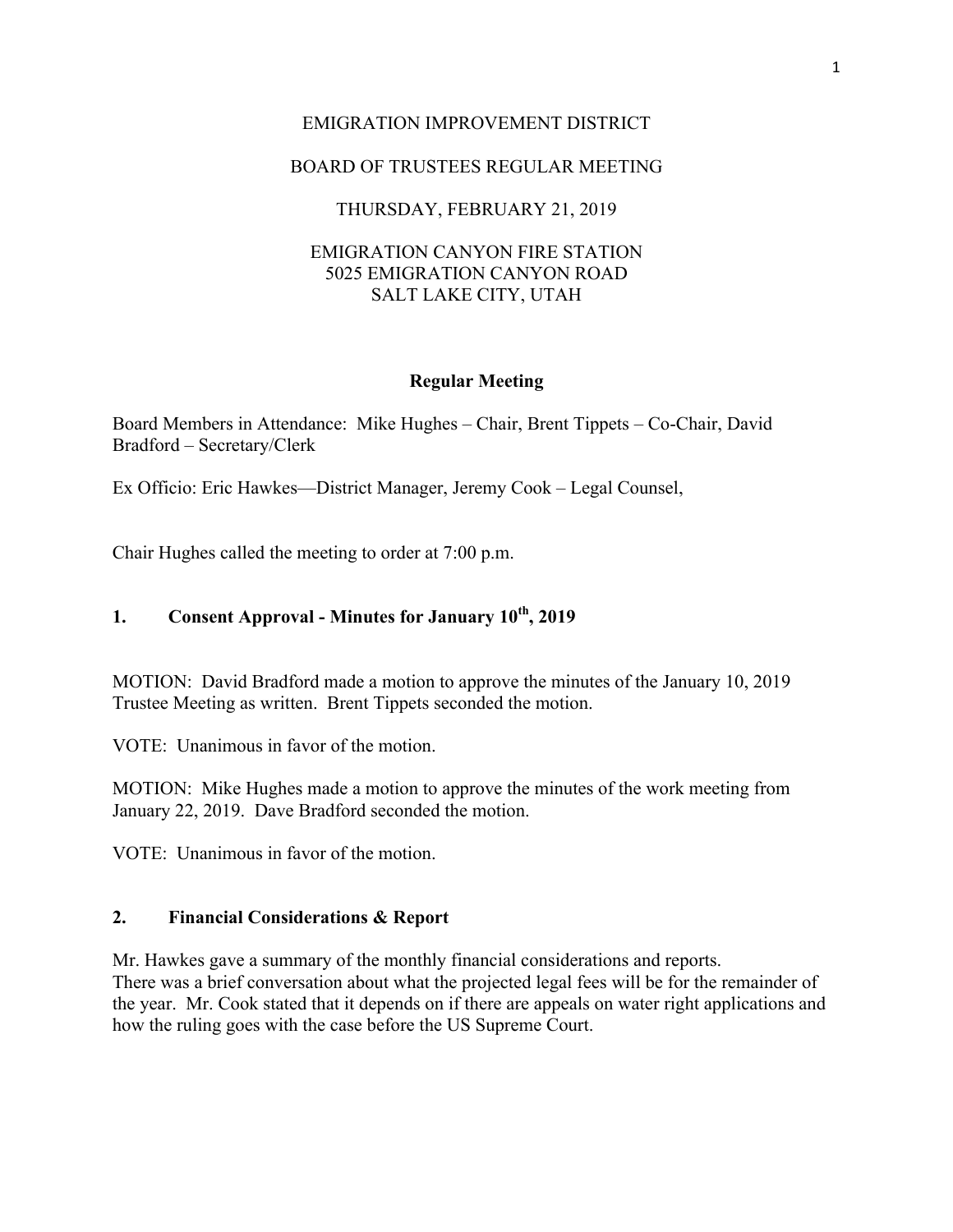#### **3. Public Relations Discussion**

Jason Buchanan was present from the company GovFriend, a company that helps government entities with public relations. He had previously met with the Board at the work meeting on January 22, 2019 and gave the District some cost estimates. Chair Hughes expressed surprise at the high cost; the Board would like to work with them but is unable to based on the total cost. Mr. Buchanan stated that he would discuss matters with his business partner to try to find a way to extend assistance to EID. Chair Hughes suggested that GovFriend could possibly do the website piece of the PR, and Mr. Bill Cutting could help the Board with the rest of the PR. The Board expressed urgency in the matter and Mr. Buchanan agreed that he would talk with his partner, Mr. Palmer, and get back to the EID as quickly as possible.

## **4. Water Right Hearing – Approval of Applications**

Mr. Hawkes reported that the State approved both water rights. The only stipulation is that the 24 homes that lease from the District must put in meters. Board member Dave Bradford expressed frustration at this and suggested that the District talk to the State first and hope they may soften their position on this since it is an extremely low number of homes. Mr. Cook stated that the State generally requires this in change applications, but it is usually for a much larger group of homes. Discussion was held on various costs and logistics of installations and how to encourage residents to comply with the regulation. The purpose of the meters is not to control how much water the residents can use, but for data for the State. They want to know how much water is being used. The Board wondered if the State could be convinced to help pay for these meters, considering they are very interested in water data up the canyon. Mr. Bradford reiterated that the size of the data is extremely minute and hoped the State would reconsider. The State didn't put timeframe parameters on the requirement.

### **5. Court Grants EID Attorney's Fees**

Jeremy Cook reported the good news that Judge Parish granted the District's fees against Mark Tracy but not Christensen and Jensen. It was a well-articulated order on their basis for granting those fees. It is subject to possible appeal. The Board would like to get the news of this litigation update to the public.

### **6. Water Levels Report**

Don Barnett was not present at the meeting so the water levels report will be provided at the March meeting.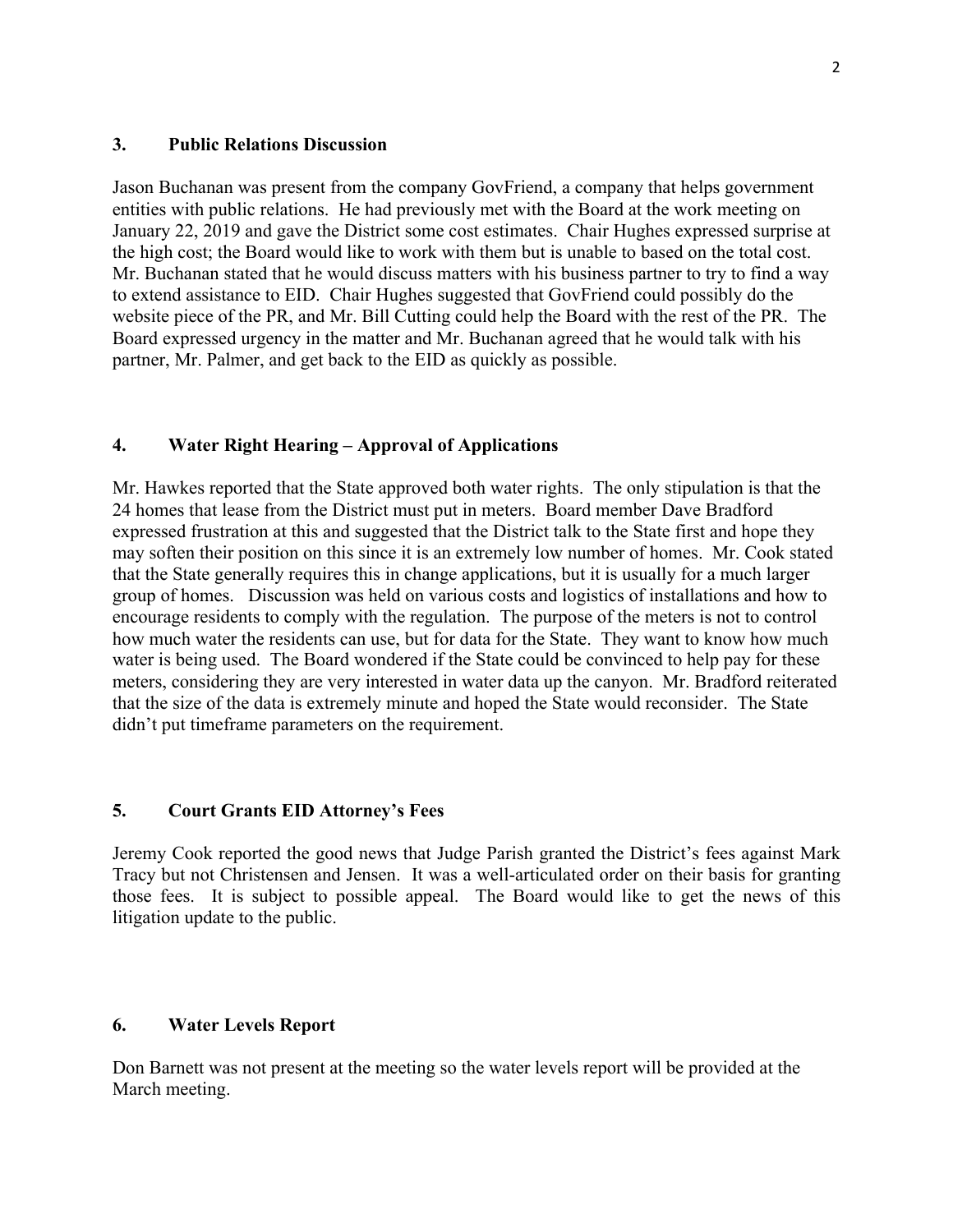## **7. Maintenance Report**

The District needs to replace a chlorine pump at Well 2.

Mr. Smolka reported that there will be an asphalt overlay of the main canyon road this summer. One implication of this is that there will be a moratorium on digging in the road for three years post paving. The District needs to budget for PRV valves and manhole risers. Mr. Smolka said the paving job will go out to bid (it will not be done by the county). Discussion held about various details the EID will need to take care of before the paving happens.

## **8. Any Items by Visiting Public, Dismiss Public**

Brent Tippets asked about Salt Lake City's history with the EID and what their future agenda may be for water in the canyon. Salt Lake City is already exporting a million gallons/day from the bottom of the canyon. The District does not want Salt Lake City if they can add connections and pick up water to develop their property (Salt Lake City is the largest landholder in the canyon). Chair Hughes stated that Salt Lake City would have to run new, bigger pipe and then it would have to join the District's pipe, which is not plumbed to take water going the other way. Mr. Tippets would like to have documentation about some of these past discussions with Salt Lake City. Craig Neely may have them; Brent Tippets will talk to him.

There were no other comments.

## **9. Closed Session**

MOTION: Board Member David Bradford made a motion to convene in closed session to discuss pending and imminent litigation. Brent Tippets seconded the motion.

VOTE: Unanimous in favor of the motion.

The Board of Trustees met in closed session from 8:29 p.m. to 9:22 p.m. Those present included the Board of Trustees, Eric Hawkes, Jeremy Cook, Joe Smolka.

MOTION: Board Member Bradford made a motion to dismiss from closed session and go to open session. Mike Hughes seconded the motion.

VOTE: Unanimous in favor of the motion.